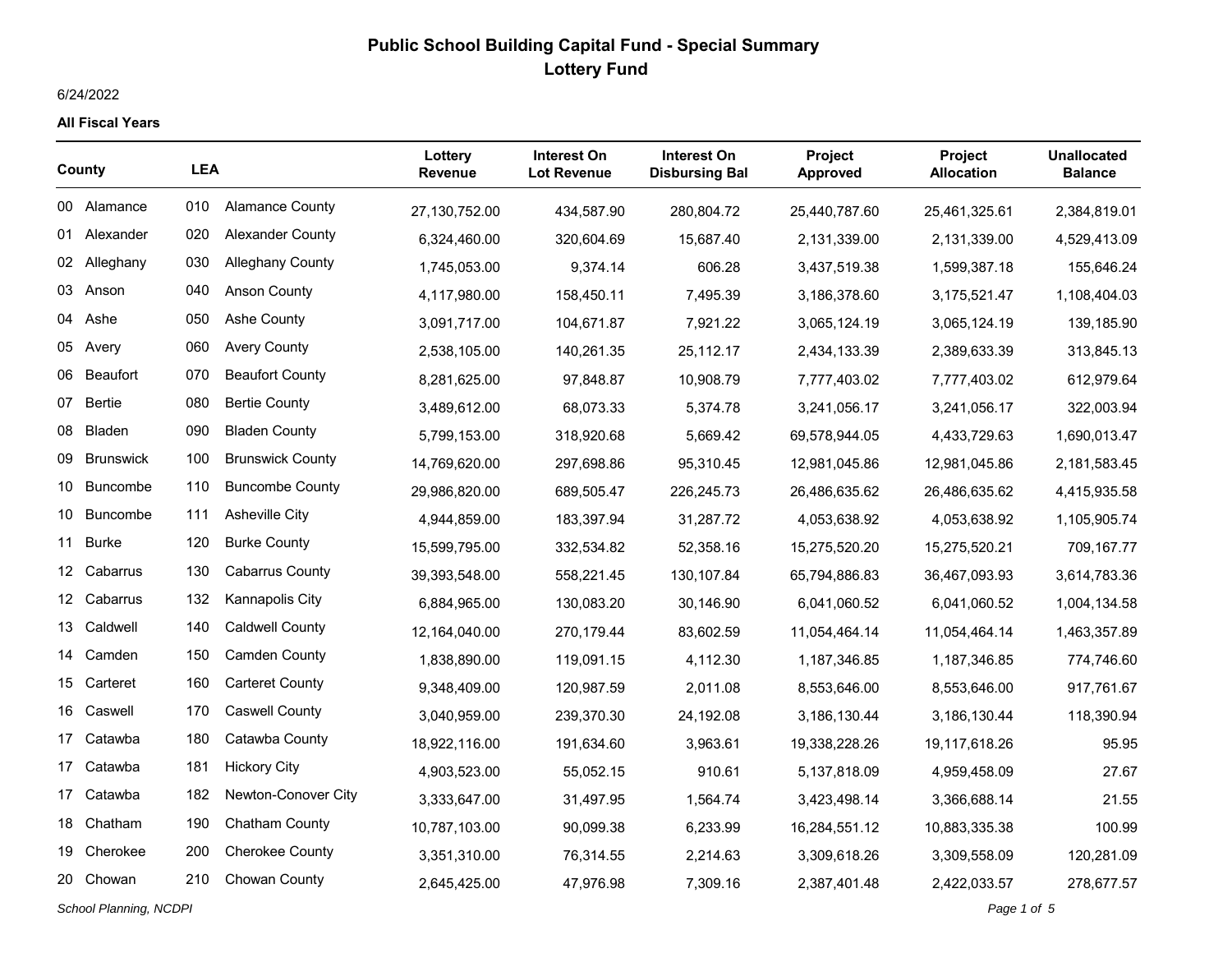## 6/24/2022

#### **All Fiscal Years**

| County |              | <b>LEA</b> |                          | Lottery<br><b>Revenue</b> | <b>Interest On</b><br><b>Lot Revenue</b> | Interest On<br><b>Disbursing Bal</b> | <b>Project</b><br><b>Approved</b> | <b>Project</b><br><b>Allocation</b> | <b>Unallocated</b><br><b>Balance</b> |
|--------|--------------|------------|--------------------------|---------------------------|------------------------------------------|--------------------------------------|-----------------------------------|-------------------------------------|--------------------------------------|
|        | 21 Clay      | 220        | <b>Clay County</b>       | 1,228,868.00              | 55,170.19                                | 3,903.47                             | 1,229,640.81                      | 1,229,640.81                        | 58,300.85                            |
|        | 22 Cleveland | 230        | <b>Cleveland County</b>  | 19,403,770.00             | 529,305.27                               | 11,871.87                            | 19,395,350.17                     | 19,395,350.17                       | 549,596.97                           |
| 23     | Columbus     | 240        | <b>Columbus County</b>   | 7,054,985.00              | 282,077.55                               | 3,223.20                             | 4,553,972.17                      | 4,553,972.17                        | 2,786,313.58                         |
| 23     | Columbus     | 241        | <b>Whiteville City</b>   | 2,580,340.00              | 35,270.45                                | 3,222.87                             | 4,070,394.92                      | 2,398,593.84                        | 220,239.48                           |
|        | 24 Craven    | 250        | <b>Craven County</b>     | 17,178,132.00             | 93,834.84                                | 34,504.88                            | 17,409,928.00                     | 17,306,428.00                       | 43.72                                |
| 25     | Cumberland   | 260        | <b>Cumberland County</b> | 67,720,114.00             | 503,968.49                               | 286,398.48                           | 67,702,535.89                     | 67,702,535.89                       | 807,945.08                           |
| 26     | Currituck    | 270        | <b>Currituck County</b>  | 4,847,846.00              | 97,691.15                                | 30,031.17                            | 4,530,192.45                      | 4,530,192.45                        | 445,375.87                           |
| 27     | Dare         | 280        | Dare County              | 6,004,276.00              | 71,497.30                                | 3,882.68                             | 5,693,646.00                      | 5,693,646.00                        | 386,009.98                           |
| 28     | Davidson     | 290        | Davidson County          | 23,791,116.00             | 563,612.95                               | 32,751.55                            | 24,387,380.00                     | 24,387,380.00                       | 100.50                               |
|        | 28 Davidson  | 291        | Lexington City           | 3,662,213.00              | 235,205.58                               | 2,009.14                             | 2,560,258.00                      | 2,560,258.00                        | 1,339,169.72                         |
| 28     | Davidson     | 292        | <b>Thomasville City</b>  | 2,917,430.00              | 176,037.98                               | 3,473.22                             | 1,419,525.43                      | 1,419,525.43                        | 1,677,415.77                         |
| 29     | Davie        | 300        | Davie County             | 8,073,503.00              | 205,841.12                               | 68,590.77                            | 7,616,774.48                      | 7,613,680.43                        | 734,254.46                           |
| 30     | Duplin       | 310        | Duplin County            | 12,230,901.00             | 385,521.38                               | 80,834.86                            | 11,551,727.03                     | 11,551,727.03                       | 1,145,530.21                         |
| 31     | Durham       | 320        | Durham County            | 42,874,141.00             | 449,887.36                               | 306,941.71                           | 40,314,326.95                     | 40,314,326.95                       | 3,316,643.12                         |
|        | 32 Edgecombe | 330        | <b>Edgecombe County</b>  | 8,746,470.00              | 198,761.03                               | 134,942.14                           | 8,455,134.01                      | 8,455,134.01                        | 625,039.16                           |
|        | 33 Forsyth   | 340        | Forsyth County           | 69,311,127.00             | 1,062,033.27                             | 221,501.89                           | 70,644,659.25                     | 70,594,659.25                       | 2.91                                 |
|        | 34 Franklin  | 350        | <b>Franklin County</b>   | 11,042,358.00             | 170,627.36                               | 23,016.21                            | 10,538,138.00                     | 10,538,138.00                       | 697,863.57                           |
| 35     | Gaston       | 360        | <b>Gaston County</b>     | 41,525,818.00             | 517,736.90                               | 30,886.27                            | 41,584,919.04                     | 42,073,877.28                       | 563.89                               |
| 36     | Gates        | 370        | <b>Gates County</b>      | 1,891,573.00              | 10,986.63                                | 5,464.46                             | 2,371,762.00                      | 1,841,062.00                        | 66,962.09                            |
| 37     | Graham       | 380        | <b>Graham County</b>     | 1,240,997.00              | 59,578.42                                | 2,591.91                             | 748,922.21                        | 748,922.21                          | 554,245.12                           |
| 38     | Granville    | 390        | <b>Granville County</b>  | 10,858,241.00             | 175,011.17                               | 5,259.05                             | 10,946,977.16                     | 10,946,977.16                       | 91,534.06                            |
| 39     | Greene       | 400        | Greene County            | 4,172,824.00              | 78,184.88                                | 25,820.44                            | 4,046,517.49                      | 4,239,925.49                        | 36,903.83                            |
|        | 40 Guilford  | 410        | <b>Guilford County</b>   | 93,821,200.00             | 646,852.61                               | 415,122.76                           | 92,783,968.79                     | 92,783,968.79                       | 2,099,206.58                         |
|        | 41 Halifax   | 420        | <b>Halifax County</b>    | 4,685,287.00              | 137,544.01                               | 30,201.97                            | 4,222,261.08                      | 4,217,068.95                        | 635,964.03                           |
|        | 41 Halifax   | 421        | Roanoke Rapids City      | 3,836,473.00              | 76,042.40                                | 29,155.40                            | 3,665,521.02                      | 3,665,521.02                        | 276,149.78                           |

*School Planning, NCDPI Page 2 of 5*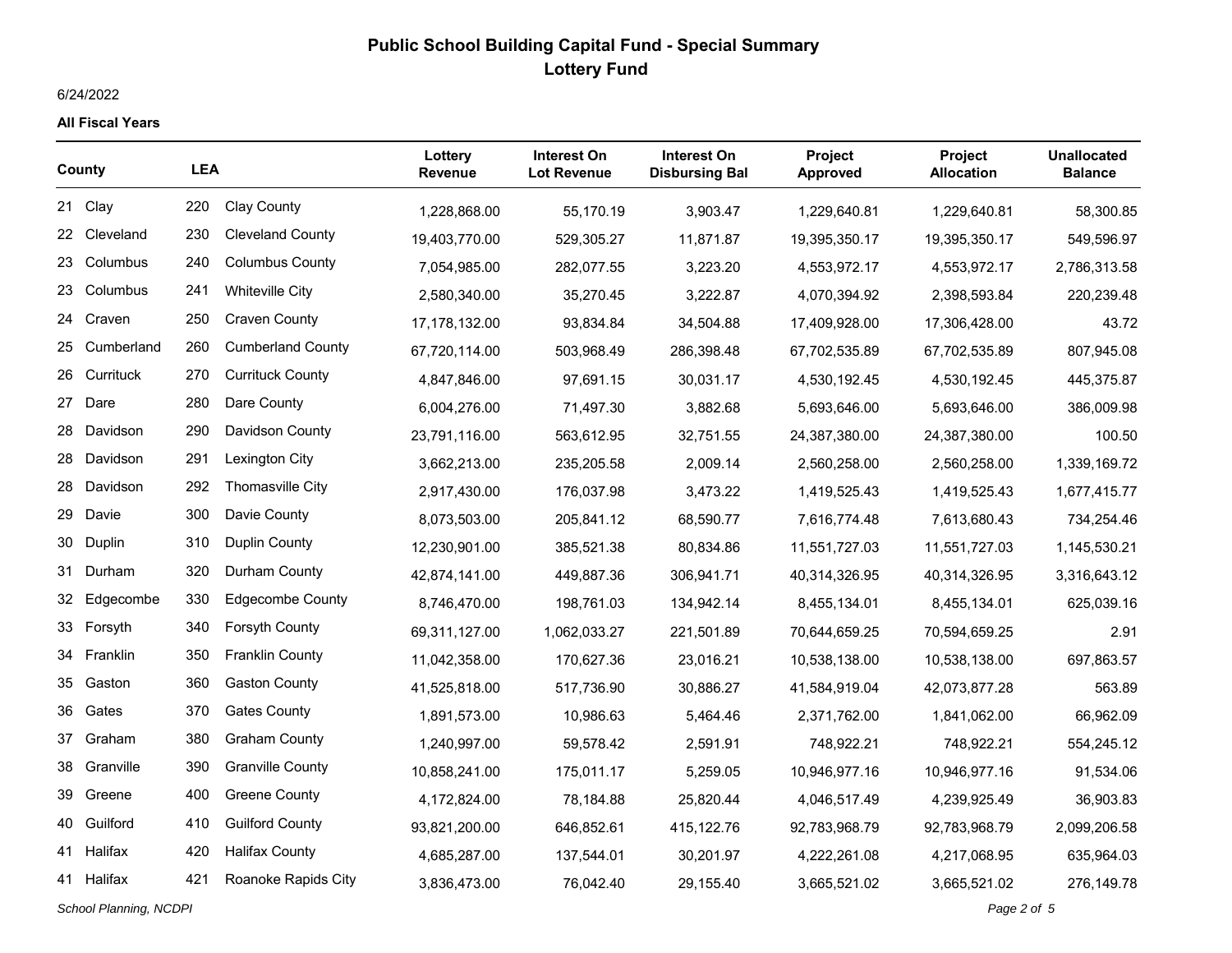### 6/24/2022

#### **All Fiscal Years**

| County                                |                | <b>LEA</b> |                           | Lottery<br><b>Revenue</b> | <b>Interest On</b><br><b>Lot Revenue</b> | Interest On<br><b>Disbursing Bal</b> | <b>Project</b><br><b>Approved</b> | <b>Project</b><br><b>Allocation</b> | <b>Unallocated</b><br><b>Balance</b> |
|---------------------------------------|----------------|------------|---------------------------|---------------------------|------------------------------------------|--------------------------------------|-----------------------------------|-------------------------------------|--------------------------------------|
|                                       | 41 Halifax     | 422        | <b>Weldon City</b>        | 1,243,950.00              | 49,263.35                                | 4,594.45                             | 752,939.24                        | 752,939.24                          | 544,868.56                           |
|                                       | 42 Harnett     | 430        | <b>Harnett County</b>     | 24,248,976.00             | 623.011.08                               | 51.280.85                            | 23,914,961.82                     | 23,914,961.82                       | 1,008,306.11                         |
| 43.                                   | Haywood        | 440        | <b>Haywood County</b>     | 9,019,098.00              | 218,591.15                               | 33,500.42                            | 8,795,964.45                      | 8,265,053.72                        | 1,006,135.85                         |
| 44                                    | Henderson      | 450        | <b>Henderson County</b>   | 16,098,707.00             | 92,371.62                                | 2,979.05                             | 16,021,345.55                     | 16,021,345.55                       | 172,712.12                           |
|                                       | 45 Hertford    | 460        | <b>Hertford County</b>    | 3,617,657.00              | 311,242.28                               | 12,406.14                            | 981,325.70                        | 981,325.70                          | 2,959,979.72                         |
| 46                                    | Hoke           | 470        | <b>Hoke County</b>        | 10,011,433.00             | 356,294.63                               | 44,334.21                            | 6,270,336.80                      | 6,270,336.80                        | 4,141,725.04                         |
| 47                                    | Hyde           | 480        | <b>Hyde County</b>        | 717,791.00                | 26,047.97                                | 897.49                               | 405,708.51                        | 405,708.51                          | 339,027.95                           |
| 48                                    | Iredell        | 490        | <b>Iredell County</b>     | 25, 147, 569.00           | 408,296.13                               | 5,997.08                             | 27,551,553.24                     | 23,419,433.76                       | 2,142,428.45                         |
| 48                                    | Iredell        | 491        | Mooresville City          | 6,919,257.00              | 165,766.44                               | 884.91                               | 4,808,243.00                      | 4,808,243.00                        | 2,277,665.35                         |
| 49                                    | Jackson        | 500        | Jackson County            | 4,411,290.00              | 82,170.48                                | 14,058.64                            | 3,566,750.31                      | 3,875,387.31                        | 632,131.81                           |
| 50                                    | Johnston       | 510        | Johnston County           | 43,828,124.00             | 200,841.02                               | 143,446.14                           | 42,938,674.78                     | 44, 171, 184. 78                    | 1,226.38                             |
| 51                                    | Jones          | 520        | Jones County              | 1,212,272.00              | 67,821.68                                | 1,770.32                             | 1,234,926.68                      | 1,234,926.68                        | 46,937.32                            |
|                                       | 52 Lee         | 530        | Lee County                | 12,808,542.00             | 176,883.12                               | 165.204.40                           | 10,040,762.82                     | 10,040,762.82                       | 3,109,866.70                         |
|                                       | 53 Lenoir      | 540        | Lenoir County             | 11,995,677.00             | 283,214.36                               | 22,658.03                            | 11,468,314.97                     | 11,468,314.97                       | 833,234.42                           |
|                                       | 54 Lincoln     | 550        | <b>Lincoln County</b>     | 14,065,652.00             | 42,858.93                                | 19,559.94                            | 14,737,239.00                     | 14,128,009.00                       | 61.87                                |
| 55                                    | Macon          | 560        | <b>Macon County</b>       | 5,278,232.00              | 80,797.26                                | 2,383.49                             | 5,303,499.68                      | 5,303,499.68                        | 57,913.07                            |
| 56                                    | Madison        | 570        | <b>Madison County</b>     | 2,979,961.00              | 81,417.47                                | 15,103.65                            | 2,925,185.24                      | 2,983,228.24                        | 93,253.88                            |
|                                       | 57 Martin      | 580        | <b>Martin County</b>      | 4,065,516.00              | 226,984.33                               | 11,506.09                            | 4,066,633.54                      | 4,066,633.54                        | 237,372.88                           |
| 58                                    | McDowell       | 590        | <b>McDowell County</b>    | 6,197,155.00              | 294,089.91                               | 11,160.02                            | 4,510,468.94                      | 4,510,468.94                        | 1,991,935.99                         |
| 59                                    | Mecklenburg    | 600        | <b>Mecklenburg County</b> | 184,360,052.00            | 892,528.20                               | 214,094.65                           | 185,466,000.00                    | 185,466,000.00                      | 674.85                               |
| 60                                    | Mitchell       | 610        | <b>Mitchell County</b>    | 2,001,279.00              | 146,699.39                               | 4,621.09                             | 1,000,121.62                      | 1,000,121.62                        | 1,152,477.86                         |
| 61                                    | Montgomery     | 620        | <b>Montgomery County</b>  | 4,950,802.00              | 85,292.41                                | 11,387.80                            | 4,221,132.10                      | 4,221,132.10                        | 826,350.11                           |
| 62                                    | Moore          | 630        | Moore County              | 15,119,254.00             | 339,559.61                               | 83,388.91                            | 12,575,255.90                     | 12,575,255.90                       | 2,966,946.62                         |
| 63                                    | Nash           | 640        | Nash County               | 18,283,085.00             | 544,478.32                               | 65,343.53                            | 18,326,338.00                     | 18,326,338.00                       | 566,568.85                           |
|                                       | 64 New Hanover | 650        | New Hanover County        | 30,324,179.00             | 533,902.23                               | 313,307.76                           | 28,972,461.00                     | 28,806,323.34                       | 2,365,065.65                         |
| School Planning, NCDPI<br>Page 3 of 5 |                |            |                           |                           |                                          |                                      |                                   |                                     |                                      |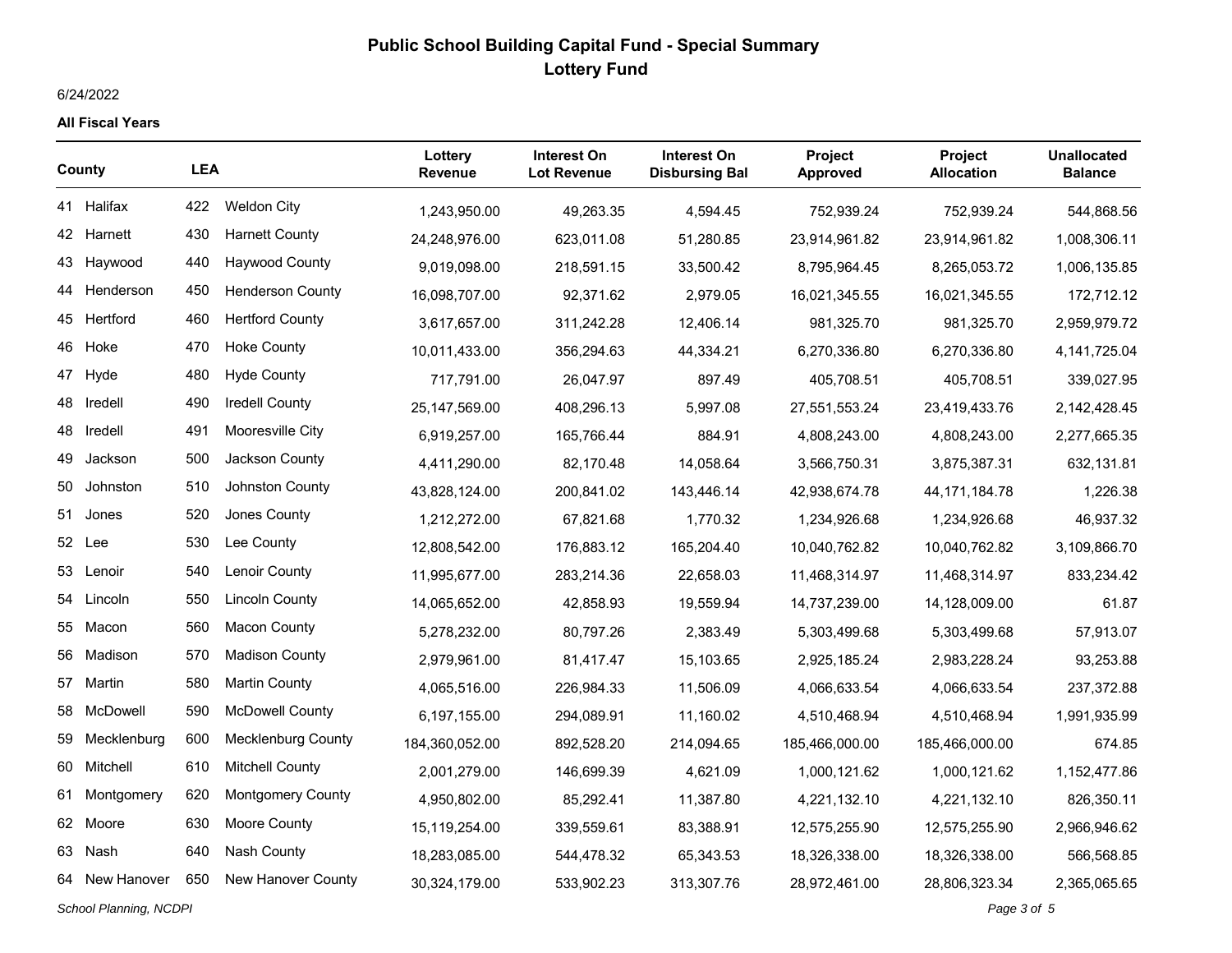### 6/24/2022

#### **All Fiscal Years**

| County |                | <b>LEA</b> |                           | Lottery<br><b>Revenue</b> | Interest On<br><b>Lot Revenue</b> | <b>Interest On</b><br><b>Disbursing Bal</b> | <b>Project</b><br><b>Approved</b> | <b>Project</b><br><b>Allocation</b> | <b>Unallocated</b><br><b>Balance</b> |
|--------|----------------|------------|---------------------------|---------------------------|-----------------------------------|---------------------------------------------|-----------------------------------|-------------------------------------|--------------------------------------|
|        | 65 Northampton | 660        | Northampton County        | 2,848,601.00              | 52,809.03                         | 26,346.79                                   | 2,794,277.02                      | 2,794,277.02                        | 133,479.80                           |
| 66     | Onslow         | 670        | <b>Onslow County</b>      | 30,320,719.00             | 259,175.75                        | 123,164.32                                  | 29,333,134.86                     | 29,333,134.86                       | 1,369,924.21                         |
| 67     | Orange         | 680        | <b>Orange County</b>      | 9,492,641.00              | 109,916.73                        | 10,934.03                                   | 9,328,239.00                      | 9,328,239.00                        | 285,252.76                           |
| 67     | Orange         | 681        | Chapel Hill-Carrboro City | 15,621,471.00             | 147,947.27                        | 21,458.60                                   | 15,280,366.00                     | 15,280,366.00                       | 510,510.87                           |
| 68     | Pamlico        | 690        | Pamlico County            | 1,731,840.00              | 28,666.44                         | 8,461.71                                    | 1,720,897.81                      | 1,720,897.81                        | 48,070.34                            |
| 69     | Pasquotank     | 700        | Pasquotank County         | 6,979,125.00              | 29,060.25                         | 2,358.54                                    | 7,068,344.00                      | 7,010,454.00                        | 89.79                                |
|        | 70 Pender      | 710        | <b>Pender County</b>      | 10,488,097.00             | 187,573.78                        | 94,180.22                                   | 10,168,936.00                     | 10,168,936.00                       | 600,915.00                           |
| 71     | Perquimans     | 720        | <b>Perquimans County</b>  | 2,074,345.00              | 47,026.90                         | 7,574.40                                    | 1,653,400.21                      | 1,653,400.21                        | 475,546.09                           |
|        | 72 Person      | 730        | Person County             | 6,512,318.00              | 201,799.99                        | 74,984.59                                   | 6,104,959.09                      | 6,104,725.04                        | 684,377.54                           |
|        | 73 Pitt        | 740        | <b>Pitt County</b>        | 30,659,188.00             | 664,504.51                        | 6,549.17                                    | 30,413,106.20                     | 30,413,106.20                       | 917, 135.48                          |
|        | 74 Polk        | 750        | Polk County               | 2,759,112.00              | 87,484.67                         | 14,615.77                                   | 2,170,031.87                      | 2,170,031.87                        | 691,180.57                           |
|        | 75 Randolph    | 760        | <b>Randolph County</b>    | 21,394,512.00             | 238,362.86                        | 9,984.69                                    | 21,469,535.56                     | 21,469,535.56                       | 173,323.99                           |
| 75     | Randolph       | 761        | Asheboro City             | 5,542,785.00              | 70,169.71                         | 2,219.56                                    | 5,290,737.93                      | 5,290,757.93                        | 324,416.34                           |
|        | 76 Richmond    | 770        | <b>Richmond County</b>    | 10,013,771.00             | 360,702.55                        | 24,822.72                                   | 8,548,432.35                      | 8,548,432.35                        | 1,850,863.92                         |
|        | 77 Robeson     | 780        | Robeson County            | 28,774,820.00             | 552,811.77                        | 48,127.74                                   | 28,248,187.01                     | 28,303,376.01                       | 1,072,383.50                         |
| 78     | Rockingham     | 790        | <b>Rockingham County</b>  | 17,392,520.00             | 574,434.77                        | 4,489.32                                    | 17,745,047.59                     | 17,745,047.59                       | 226,396.50                           |
| 79     | Rowan          | 800        | Rowan County              | 26,212,410.00             | 239,953.84                        | 35,542.72                                   | 25,768,870.00                     | 25,768,870.00                       | 719,036.56                           |
| 80     | Rutherford     | 810        | <b>Rutherford County</b>  | 9,267,034.00              | 148,847.93                        | 5,146.28                                    | 9,318,140.29                      | 9,420,943.42                        | 84.79                                |
| 81     | Sampson        | 820        | <b>Sampson County</b>     | 10,940,420.00             | 267,406.10                        | 37,749.13                                   | 10,511,188.94                     | 10,511,188.94                       | 734,386.29                           |
|        | 81 Sampson     | 821        | <b>Clinton City</b>       | 4,039,531.00              | 138,343.15                        | 8,356.68                                    | 3,396,673.99                      | 3,396,673.99                        | 789,556.84                           |
|        | 82 Scotland    | 830        | <b>Scotland County</b>    | 8,166,194.00              | 69,268.85                         | 6,421.86                                    | 8,170,734.36                      | 8,170,734.36                        | 71,150.35                            |
| 83     | Stanly         | 840        | <b>Stanly County</b>      | 11,747,577.00             | 175,989.65                        | 10,285.76                                   | 11,699,131.55                     | 11,827,131.55                       | 106,720.86                           |
|        | 84 Stokes      | 850        | <b>Stokes County</b>      | 8,735,215.00              | 214,817.60                        | 46,624.98                                   | 9,290,937.72                      | 8,975,389.72                        | 21,267.86                            |
|        | 85 Surry       | 860        | <b>Surry County</b>       | 10,902,036.00             | 252,575.70                        | 65,982.66                                   | 8,182,897.31                      | 8,182,897.31                        | 3,037,697.05                         |
|        | 85 Surry       | 861        | <b>Elkin City</b>         | 1,589,973.00              | 45,585.47                         | 11,620.80                                   | 1,321,415.00                      | 1,321,415.00                        | 325,764.27                           |

*School Planning, NCDPI Page 4 of 5*